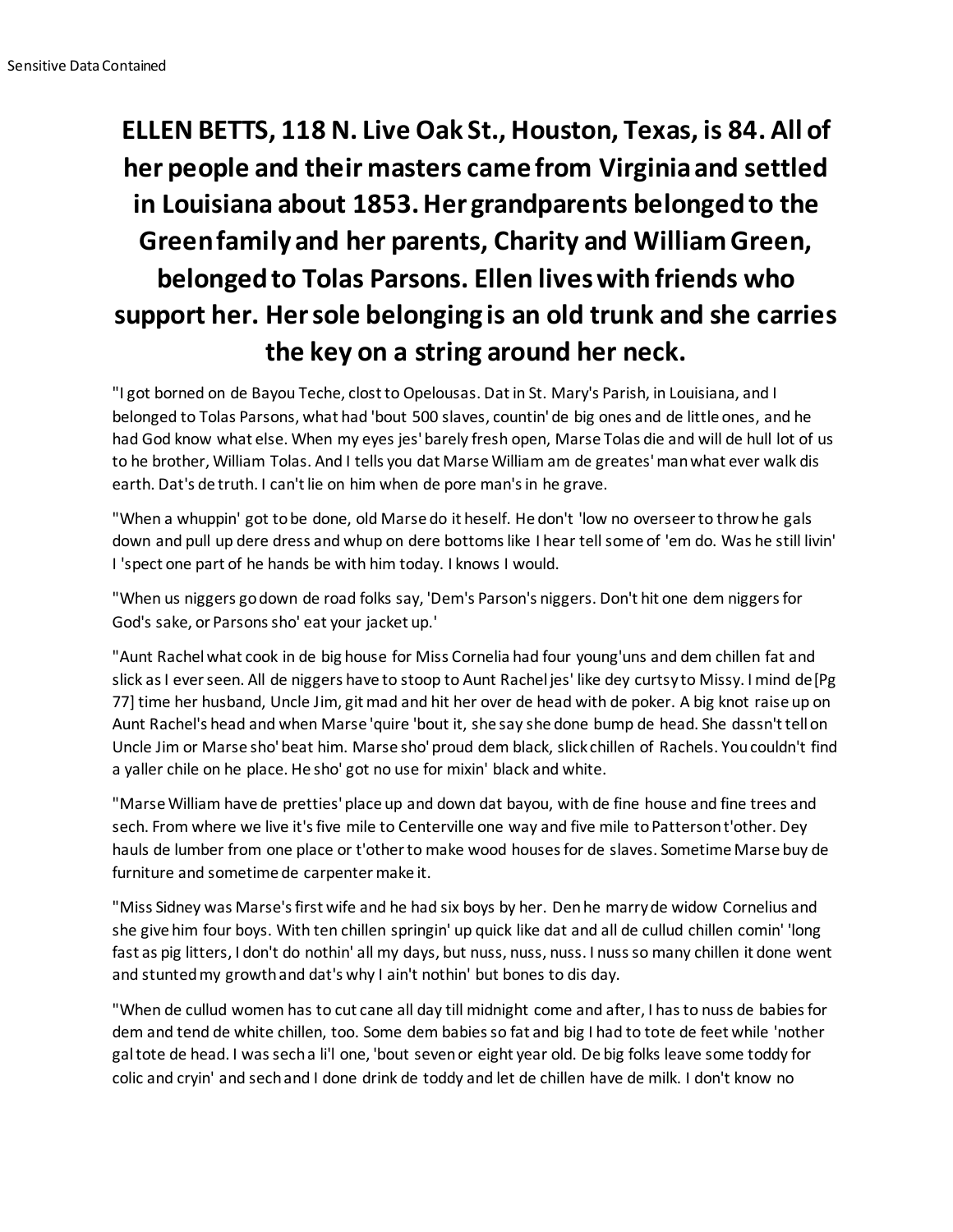better. Lawsy me, it a wonder I ain't de bigges' drunker in dis here country, countin' all de toddy I done put in my young belly![Pg 78]

"When late of night come, iffen dem babies wake up and bawl, I set up a screech and out-screech dem till dey shut dere mouth. De louder day bawl de louder I bawl. Sometime when Marse hear de babies cry, he come down and say, 'Why de chillen cry like dat, Ellen?' I say, 'Marse, I git so hongry and tired I done drink de milk up.' When I talk sassy like dat, Marse jes' shake he finger at me, 'cause he knowed I's a good one and don't let no little mite starve.

"Nobody ever hit me a lick. Marse allus say bein' mean to de young'uns make dem mean when dey grows up and nobody gwineter buy a mean nigger. Marse don't even let de chillen go to de big cane patch. He plant little bitty patches close to de house and each li'l nigger have a patch and he work it till it got growed. Marse have de house girls make popcorn for 'em and candy.

"I nuss de sick folks too. Sometime I dose with Blue Mass pills and sometime Dr. Fawcett leave rhubarb and ipicac and calomel and castor oil and sech. Two year after de war, I git marry and git chillen of my own and den I turn into de wet nuss. I wet nuss de white chillen and black chillen, like dey all de same color. Sometime I have a white'un pullin' de one side and a black one de other.

"I wanted to git de papers for midwifin' but, law, I don't never have no time for larnin' in slave time. If Marse cotch a paper in you hand he sho' whop you. He don't 'low no bright niggers 'round, he sell 'em quick. He allus say, 'Book larnin' don't raise no good sugar cane.' De only larnin' he 'low was when dey larn de cullud chillen de Methodist catechism. De only writin' a nigger ever git, am when he git born or marry or die, den Marse put de name in de big book.[Pg 79]

Law, I 'lect de time Marse marry Miss Cornelia. He went on de mail boat and brung her from New Orleans. She de pretties' woman in de world almost, 'ceptin' she have de bigges' mouth I nearly ever seed. He brung her up to de house and all de niggers and boys and girls and cats and dogs and sech come and salute her. Dere she stand on de gallery, with a purty white dress on with red stripes runnin' up and down. Marse say to her, 'Honey, see all de black folks, dey 'longs to you now.' She wave to us and smile on us and nex' day she give her weddin' dress to my ma. Dat de fines' dress I ever seen. It was purple and green silk and all de nigger gals wear dat dress when dey git marry. My sister Sidney wore it and Sary and Mary.

"Miss Cornelia was de fines' woman in de world. Come Sunday mornin' she done put a bucket of dimes on de front gallery and stand dere and throw dimes to de nigger chillen jes' like feedin' chickens. I sho' right here to test'fy, 'cause I's right dere helpin' grab. Sometime she done put da washtub of buttermilk on de back gallery and us chillen bring us gourds and dip up dat good, old buttermilk till it all git drunk up. Sometime she fotch bread and butter to de back gallery and pass it out when it don't even come mealtime.

"Miss Cornelia set my ma to cuttin' patterns and sewin' right away. She give all de women a bolt or linsey to make clothes and ma cut de pattern. Us all have de fine drawers down to de ankle, buttoned with pretty white buttons on de bottom. Lawsy, ma sho' cut a mite of drawers, with sewin' for her eleven gals and four boys, too. In de summertime we all git a bolt of blue cloth and white tape for trimmin', to make Sunday dresses. For de field, all de niggers git homespun what you make jumpers out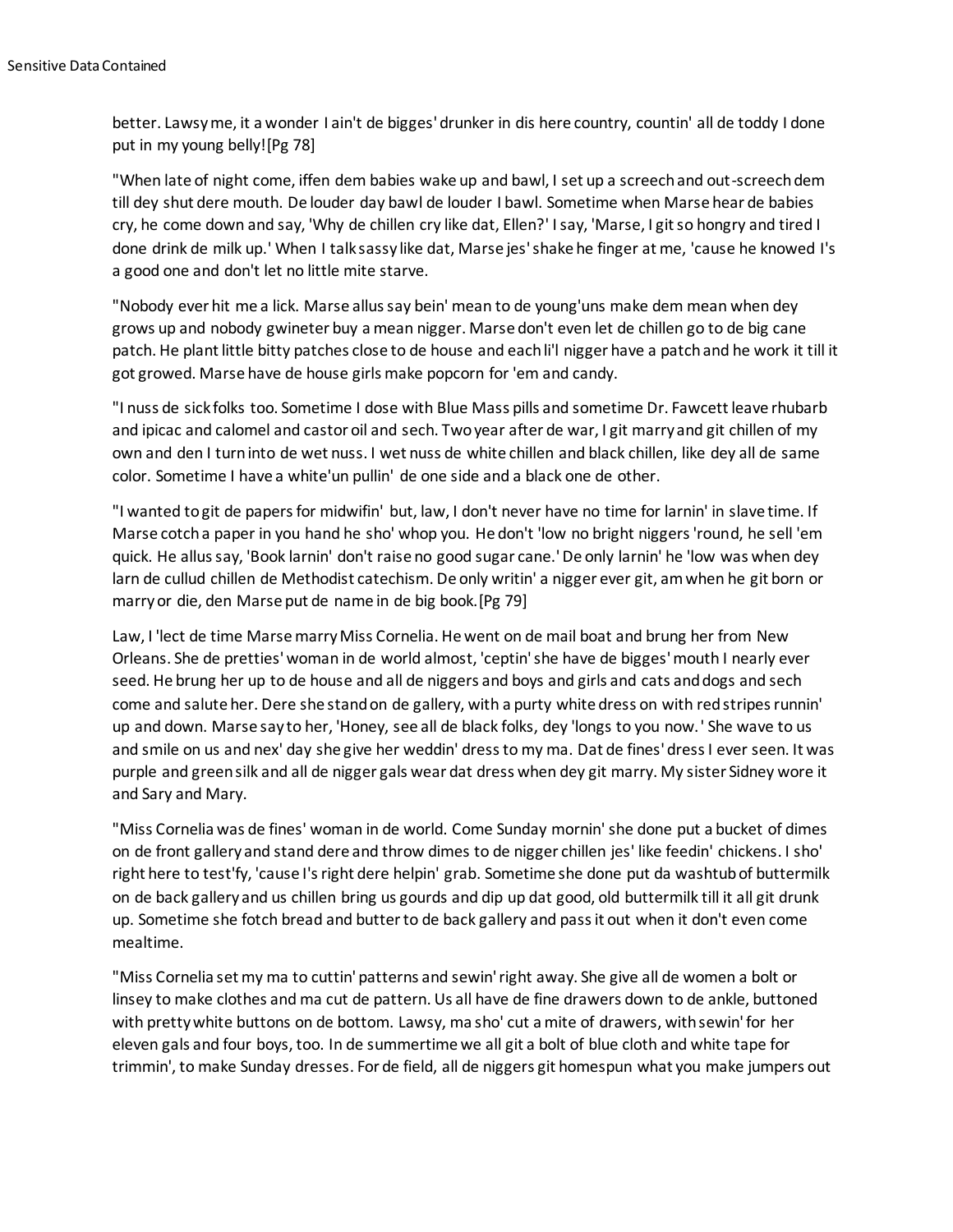of. I 'lect how Marse say, 'Don't go into de field dirty Monday mornin'. Scrub youself and put on de clean jumper.'[Pg 80]

"Marse sho' good to dem gals and bucks what cuttin' de cane. When dey git done makin' sugar, he give a drink call 'Peach 'n Honey' to de women folk and whiskey and brandy to de men. And of all de dancin' and caperin' you ever seen! My pa was fiddler and we'd cut de pigeon wing and cut de buck and every other kind of dance. Sometime pa git tired and say he ain't gwineter play no more and us gals git busy and pop him corn and make candy, so to 'tice him to play more.

"Marse sho' turn over in he grave did he know 'bout some dat 'lasses. Dem black boys don't care. I seen 'em pull rats out de sugar barrel and dey taste de sugar and say, 'Ain't nothin' wrong with dat sugar. It still sweet.' One day a pert one pull a dead scorpion out de syrup kettle and he jes' laugh and say, 'Marse don't want waste none dis syrup,' and he lick de syrup right off dat scorpion's body and legs.

"Lawsy me, I seen thousands and thousands sugar barrels and kettles of syrup in my day. Lawd knows how much cane old Marse have. To dem cuttin' de cane it don't seem so much, but to dem what work hour in, hour out, dem sugar cane fields sho' stretch from one end de earth to de other. Marse ship hogs and hogs of sugar down de bayou. I seen de river boats go down with big signs what say, 'Buy dis here 'lasses' on de side. And he raise a world of rice and 'taters and corn and peanuts, too.

"When de work slight, us black folks sho have de balls and dinners and sech. We git all day to barbecue meat down on de bayou and de white folks come down and eat long side de cullud.

"When a black gal marry, Marse marry her hisself in de big house. He marry 'em Saturday, so dey git Sunday off, too. One time de river boat come[Pg 81] bearin' de license for niggers to git marry with. Marse chase 'em off and say, 'Don't you come truckin' no no-count papers roun' my niggers. When I marry 'em, dey marry as good as if de Lawd God hisself marry 'em and it don't take no paper to bind de tie.' Marse don't stand no messin' 'round, neither. A gal have to be of age and ask her pa and ma and Marse and Missy, and if dey 'gree, dey go ahead and git marry. Marse have de marry book to put de name down.

"One time Marse take me 'long to help tote some chillen. He done write up to Virginny for to buy fresh hands. Dey a old man dat hobble 'long de road and de chillen start to throw rocks and de old man turn 'round to one prissy one and say, 'Go on, young'un, you'll be where dogs can't bark at you tomorrow. Nex' mornin' us cookin' in de kitchen and all a sudden dat li'l boy jes' crumple up dead on de floor. Law, we's scairt. Nobody ever bother dat old man no more, for he sho' lay de evil finger on you.

"Marse's brother, Conrad, what was a widdyman, come to live on de plantation and he had a li'l gal 'bout eight year old. One day she in de plum orchard playin' with a rattlesnake and Marse Conrad have de fit. De li'l gal won't let nobody hurt dat snake and she play with him. He won't bite her. She keeps him 'bout three year, and she'd rub and grease him. One day he got sick and dey give him some brandy, but he die and old Doc pickle him in de bottle of brandy. Dat gal git so full of grief dey take her to de infirm'ry in New Orleans and den one day she up and die.

"Dat snake ain't all what Doc Fawcett pickle. A slave woman give birth to a baby gal what have two faces with a strip of hair runnin' 'tween. Old Doc Fawcett pickle it in de jar of brandy. Old doc start to court Miss[Pg 82] Cornelia when Marse die, but she don't have none of him and he done went straight 'way and kill hisself.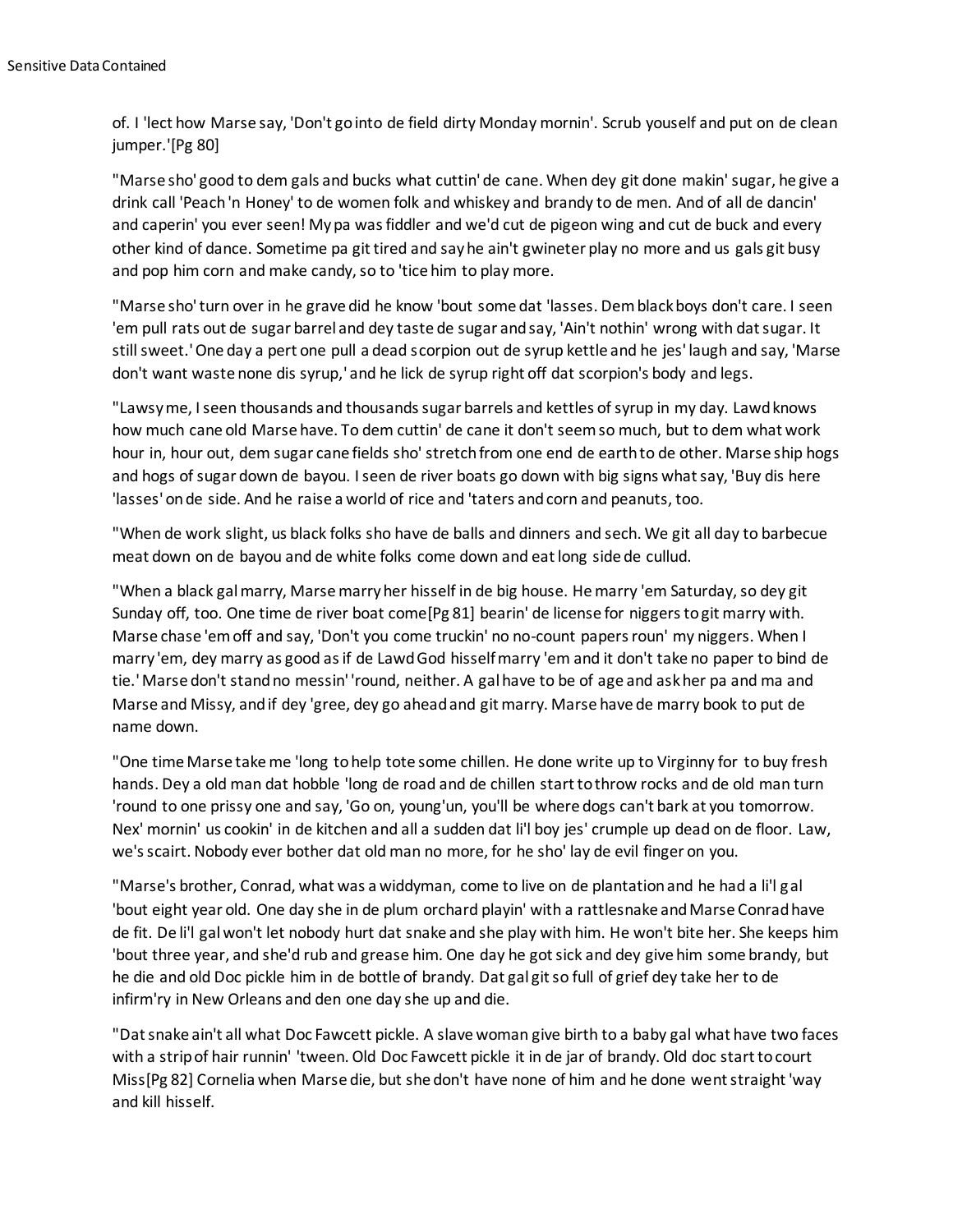"One day a li'l man come ridin' by on a li'l dun hoss so fast you couldn't see dat hoss tail a-switchin'. He whoopin' and hollerin'. Us niggers 'gun whoop and holler, too. Den first thing you know de Yanks and de Democrats 'gun to fight right dere. Dey a high old mountain front Marse's house and de Yanks 'gun pepper cannon ball down from de top dat hill. De war met right dere and dem Yanks and Democrats fit for twenty-four hours straight runnin'.

"When de bullets starts rainin' down, Marse call us and slip us way back into de woods, where it so black and deep. Next day, when de fight over, Marse come out with great big wagons piles full of mess-poke for us to eat. Dat what us call hog meat. Us sho' glad to 'scape from de Yankees.

"When us driv back to de plantation, sech a sight I never seen. Law, de things I can tell. Dem Yanks have kilt men and women. I seed babies pick up from de road with dere brains bust right out. One old man am drawin' water and a cannon ball shoots him right in de well. Dey draws him up with de fishin' line. Dey's a old sugar boat out on de bayou with blood and sugar runnin' long side de busted barrels. 'Lasses run in de bayou and blood run in de ditches. Marse have de great big orchard on de road and it wipe clean as de whistle. Bullets wipe up everythin' and bust dat sugar cane all to pieces. De house sot far back and 'scape de bullets, but, law, de time dey have!

"Dey's awful, awful times after dat. A old cotton dress cost five dollars and a pound of coffee cost five dollars and a pint cup flour cost six bits.[Pg 83] De Yanks 'round all de time and one day they comes right in de house where Miss Cornelia eatin' her dinner. Dey march 'round de table, jes' scoopin' up meat and 'taters and grabbin' cornpone right and left. Miss Cornelia don't say a word, jes' smile sweet as honeycake. I reckon dem sojers might a took de silver and sech only she charm 'em by bein' so quiet and ladylike. First thing you know dem sojers curtsy to Missy and take dereself right out de door and don't come back.

"Den it seem like Marse have all de trouble in de world. He boy, Ned, die in de war and William, what name for he pa, drink bad all de time. And after de war dem Ku Kluxers what wear de false faces try to tinker with Marse's niggers. One day Uncle Dave start to town and a Kluxer ask him where am he pass. Dat Kluxer clout him but Uncle Dave outrun him in de cane. Marse grab de hoss and go 'rest dat man and Marse a jedge and he make dat man pay de fine for hittin' Uncle Dave. After dey hears of dat, dem old poky faces sho' scairt of old Marse and dey git out from Opelousas and stays out. When me and my husband, John, come to Texas de folks say dat Louisiana masters de meanes' in de world and I say right back at 'em dat dey is good and mean in every spot of de earth. What more, de Louisiana masters free dere niggers a year befo' any Texas nigger git free.

"When 'mancipation come, Marse git on de big block and say, 'You all is as free as I is, standin' right here. Does you want to stay with me, you can, and I'll pay you for de work.' All de niggers cheer and say dey want to stay, but Marse die not long after and all us niggers scatter.

"I sho' 'lect dat day old Marse die. He won't die till ma gits there. He keep sayin', "Where's Charity, tell Charity to come." Dey fotch[Pg 84] ma from de cane patch and she hold Marse's hand till he die. Us niggers went to de graveyard and us sho' cry over old Marse.

"Marse's brother, Goldham, carries all he hands back to de free country to turn 'em loose. He say de free country am de ones what's yellin' 'bout slave times, so dey could jes' take care of de niggers. Marse Goldham so big dat when he stand in de door you couldn't git by him, 'thout he stand sideways.